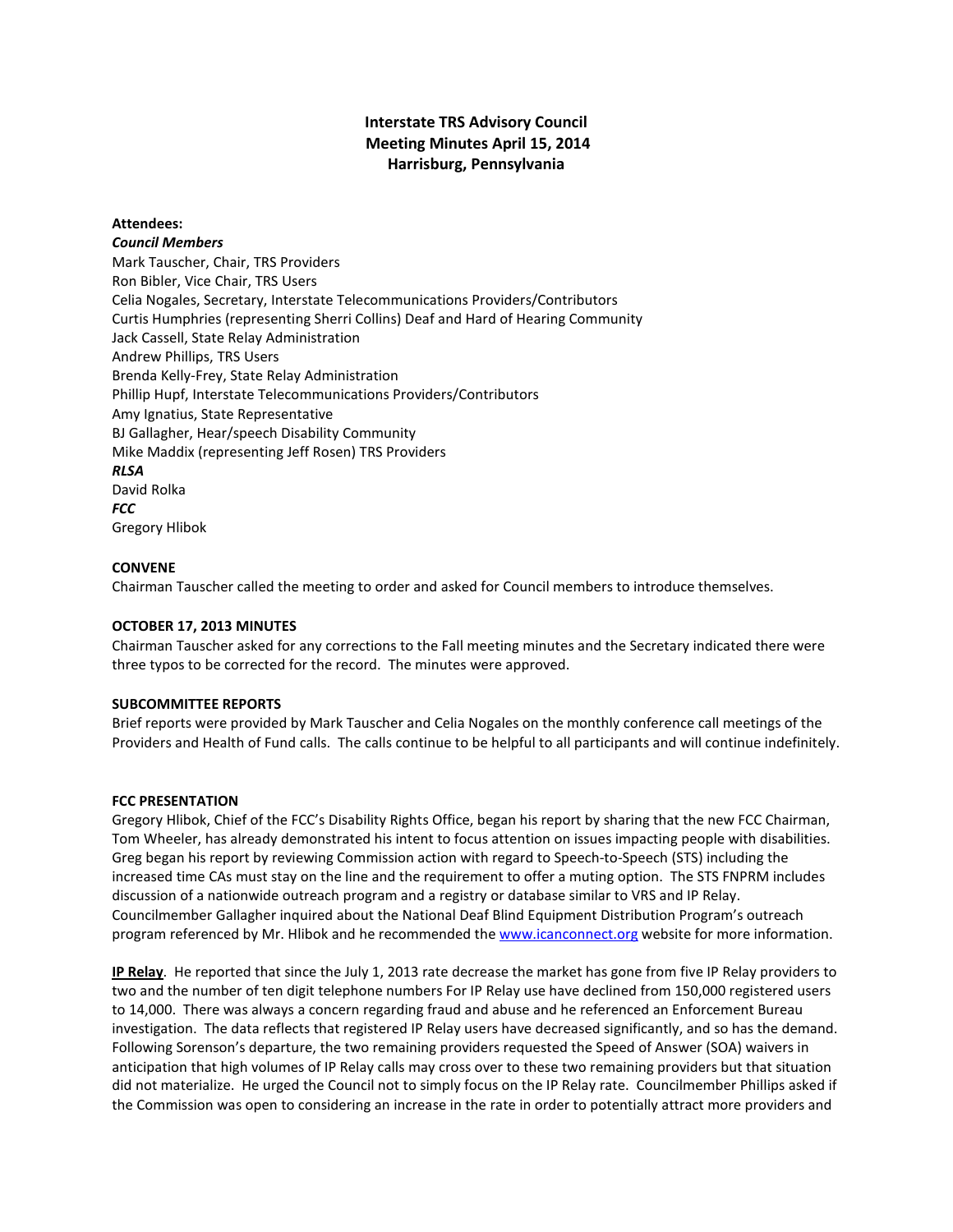increase competition. Mr. Hlibok acknowledged it was an option along with initiating a contract to provide nationwide IP Relay. He stressed the availability of non-relay services such as text-to-text or live chat that could also impact the decline so there may be less need for IP Relay. He however, recognized that the service is particularly important to deaf-blind consumers who have indicated that IP Relay is the only sort of service that they can use sufficiently. Mr. Maddix, reiterated that he was representing relay service providers, stated clearly that the exit by multiple providers was the result of a decrease in the rate and not the decrease in demand. The severe rate cut impacted the quality of the service, stifling innovation, and that these effects were already trickling down to other forms of relay. He added that multiple VRS providers have already gone on the record indicating that further cuts may lead to a similar exodus, adding that a national IP service or national VRS service was a bad idea. Mr. Hlibok expressed appreciation for Mr. Maddix's frank comments and stated that numerous consumer groups had express the same concerns. He believed this matter requires an ongoing dialogue between the Commission, providers and consumers all working toward the goal of robust and sustainable service. Because of the confidentiality of internal discussions, Mr. Hlibok was not in a position to respond questions regarding the drop in demand but would certainly forward comments on the rate decrease to appropriate FCC staff. Councilmember Phillips shared his personal experience in registering with a new provider which was quite frustrating and included a request to provide pictures of his driver's license and social security card. However, he had not seen an increase in consumer complaints at NAD nor had Mr. Hlibok at the FCC. Mr. Humphries asked if the FCC would consider a survey of the consumers who had left and Mr. Hlibok responded that it was a possibility but that the FCC had access to data indicating that many customers were simply not legitimate users.

**IP CTS**. Mr. Hlibok provided a brief report on FCC actions in 2013 with regard to IP CTS including the interim rules and the permanent rules from August. Currently there is a stay of the permanent rules but the interim rules are still in place so third party certification is still in effect. There are multiple petitions pending before the Commission. The FCC is considering a (hardship) exemption to the general default-off rules for those with cognitive issues such as dementia or aging. Councilmember Bibler expressed his view that self-certification should suffice but Mr. Hlibok responded that third party certification remained a requirement under the interim rules which are still in effect. He also responded to a query from Councilmember Gallagher that the issue with regard to establishment of a hearing threshold was off the table. Mr. Humphries commented that it appears customers may be getting caught as providers hurry to meet FCC requirements and offered a personal example. Mr. Hlibok encouraged him to file a complaint but also said he believed IP CTS is experiencing the same fall out in competitive environment that occurred in VRS.

**VRS REFORM**. Mr. Hlibok reported that in June of 2013, the FCC issued its VRS Reform Order along with an FNPRM. Despite the substantial number of comments supporting the status quo, that is not possible if the goal is to achieve 100% interoperability. The development of a neutral VRS platform and establishment of a centralized consumer registry database for verifying eligibility are key elements of the proceeding. The FCC now has a Memorandum of Understanding (MOU) with the National Science Foundation for research and development plus a second MOU with the National Institutes of Health's Institute of Aging. He stressed the Commission's desire to establish a national outreach program not just to educate the general public but to focus on commercial businesses where there has been a history of rejecting VRS calls. The Commission would like to transition to a market-based compensation pricing methodology for determining the appropriate rate level for VRS. The FNPRM also proposes to allow hearing individuals to purchase 10-digit numbers to make point to point calls. And, of course, the FNPRM also proposes changes to the Advisory Council to advise the FCC and Fund Administrator about compensation rates, consumer issues and quality of service, for example. It also proposes further reductions to speed of answer requirements, permitting CAs to work at home during the overnight shift and considers a prohibition on using non-compete clauses in contracts for employees and contractors. Mr. Hlibok clarified that there are four distinct actions taking place. The first is an RFP that has been issued for a neutral video communications platform to be followed by a second for the technical reform platform. The third will establish the national outreach program and the final RFP will be for a registered user database. In response to a query by Councilmember Cassell, Mr. Hlibok indicated that the neutral platform is intended to provide an option or supplement to existing proprietary platforms and that it might make sense for a small provider to utilize a neutral platform potential at much lower cost. Mr. Maddix stated that the issue most critical to VRS providers is the competitive bid process to set market-based rates and he inquired about progress in this area. Mr. Hlibok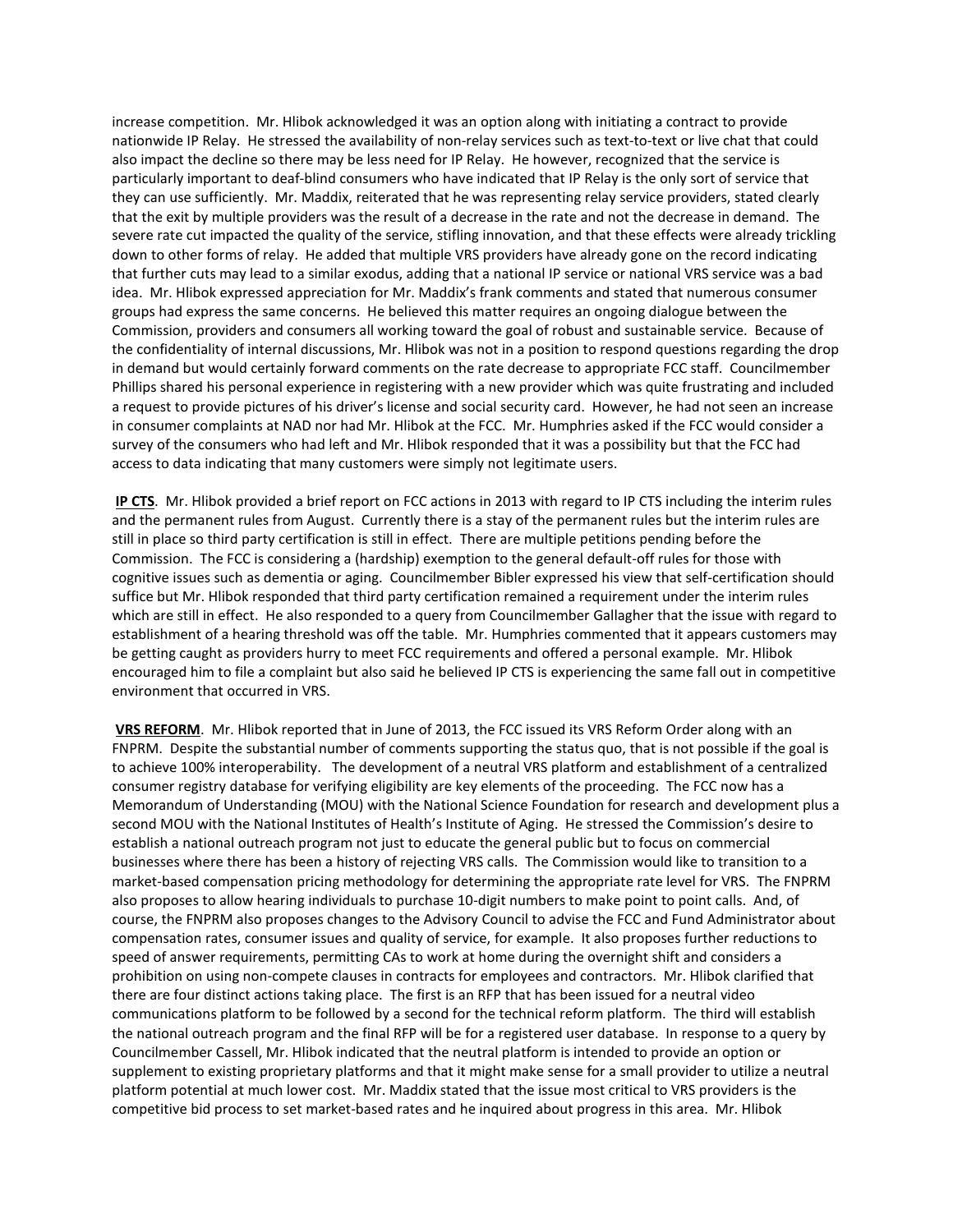responded that the rate schedule for the next four years is fixed and will remain in effect for the next four years unless the Commission takes action sooner on the competitive bidding process. He added that the neutral platform would have to be firmly in place prior action on the competitive bidding process. Mr. Hlibok thanked the participants for their attention and indicated he would remain for the duration of the Council meeting.

#### **ADMINISTRATOR'S REPORT**

Dave Rolka reviewed the 2014-2015 TRS Filing Presentation which forms the basis for the recommendation RLSA will file with the FCC as required by May 1, 2014. (The Presentation is attached to these draft minutes.) Mr. Rolka outlined his presentation as covering MARS-based services (Traditional TRS, Speech to Speech, STS outreach, CTS and IP CTS), IP Relay (and here he made not of some restrictions), VRS and total fund requirements. For Traditional TRS and STS RLSA has calculated a blended rate of \$2.11 per minutes with an additional per minute payment of \$1.13 for STS outreach which brings the STS rate to \$3.25. RLSA has calculated the rate for CTS at \$1.82 and the same rate will apply to IP CTS. Mr. Rolka reminded councilmembers that due to the reimbursement payment schedule, any program year budget is comprised of two months from the previous year rates and ten months of the prospective program year rates for a total typically of 12 provider payments. The biggest variable is always the demand and, as example, offered that IP CTS demand fell dramatically as providers determined how best to comply with the FCC's interim rules, particularly the default-off requirement. There is a slight difference in demand between the provider's projections and RLSA's regression analysis. However, Mr. Rolka indicated that the difference amounts to only about \$16M. Mr. Maddix requested that RLSA note that providers were not able to immediately implement the changes necessary so the demand is deceptive in that it may not accurately reflect all the actual demand. He asked Mr. Rolka to clarify that there are other costs that providers incur that are not represented on the presentation graphs and Mr. Rolka agreed that his charts show all of the allowable cost categories permitted by the FCC. Mr. Rolka prefaced his IP Relay presentation by saying that with only two service providers remaining in this market, his presentation would necessarily be restricted. He reviewed the price cap formula (including the 6% productivity factor) and the providers average costs for the last several years. The FCC's IP Relay formula would require that the current rate, \$1.01 (after the outreach offset), be reduced by the productivity factor leaves a rate of \$.95. However, RLSA has chosen to propose alternatives to the FCC for a number of reasons including costs increasing, productivity gains were not realized, fewer providers, etc., and is proposing to add back in outreach costs because the FCC has not yet implemented it's outreach program. The difference is only about a \$2M impact to the Fund. Councilmember Ignatius suggested a third alternative (increase costs but take full productivity factor) which RLSA has agreed to produce. Chairman Tauscher pointed to the disconnect between the TRS rate and the IP Relay rate when the same call center facilities and the same CAs are used for both services. He asked how much flexibility RLSA has when making recommendation and Mr. Rolka stated the Administrator cannot advocate on behalf of any providers. RLSA's approach is to look at the rage of reasonable options and make sure the Commission has the data in order to evaluate all proposals appropriately. Turning to VRS, Mr. Rolka stated that VRS providers have historically been very accurate in projecting demand. The FCC 2013 VRS Reform Order – which was a full Commission order and not on delegated authority to the Bureau – changed the tiers and pricing structure for VRS so RLSA's recommendation strictly adheres to the language of the Order. Mr. Maddix inquired if RLSA had considered including outreach costs similar to its IP Relay proposal but Mr. Rolka responded that the VRS proceeding had been a long one at the FCC and ultimately RLSA is required to comply with the direction in the Order. Andy Mulitz, FCC, spoke from the audience stating that RLSA had more flexibility on recommendations for IP Relay but less so for VRS because of the Reform Order. Councilmember Ignatius asked if RLSA anticipated a VRS provider exodus similar to IP Relay but Mr. Rolka said no. He then summarized the total TRS Fund revenue requirement at \$974M which includes two months of reserve, the NDBEDP and funds for VRS reform pursuant to the Order. The sum is offset by the balance remaining in the fund at the end of the program year and earnings on investments. This brings the requirement to \$790M which was used to calculate the new factor at \$.012 which is lower than the current \$.014. Councilmember Nogales asked if RLSA had any numbers on the impact of including outreach costs in the VRS rate similar to the IP Relay rate calculation and Mr. Rolka indicated he did not have it but could produce it.

#### **IP CTS PILOT PROGRAM**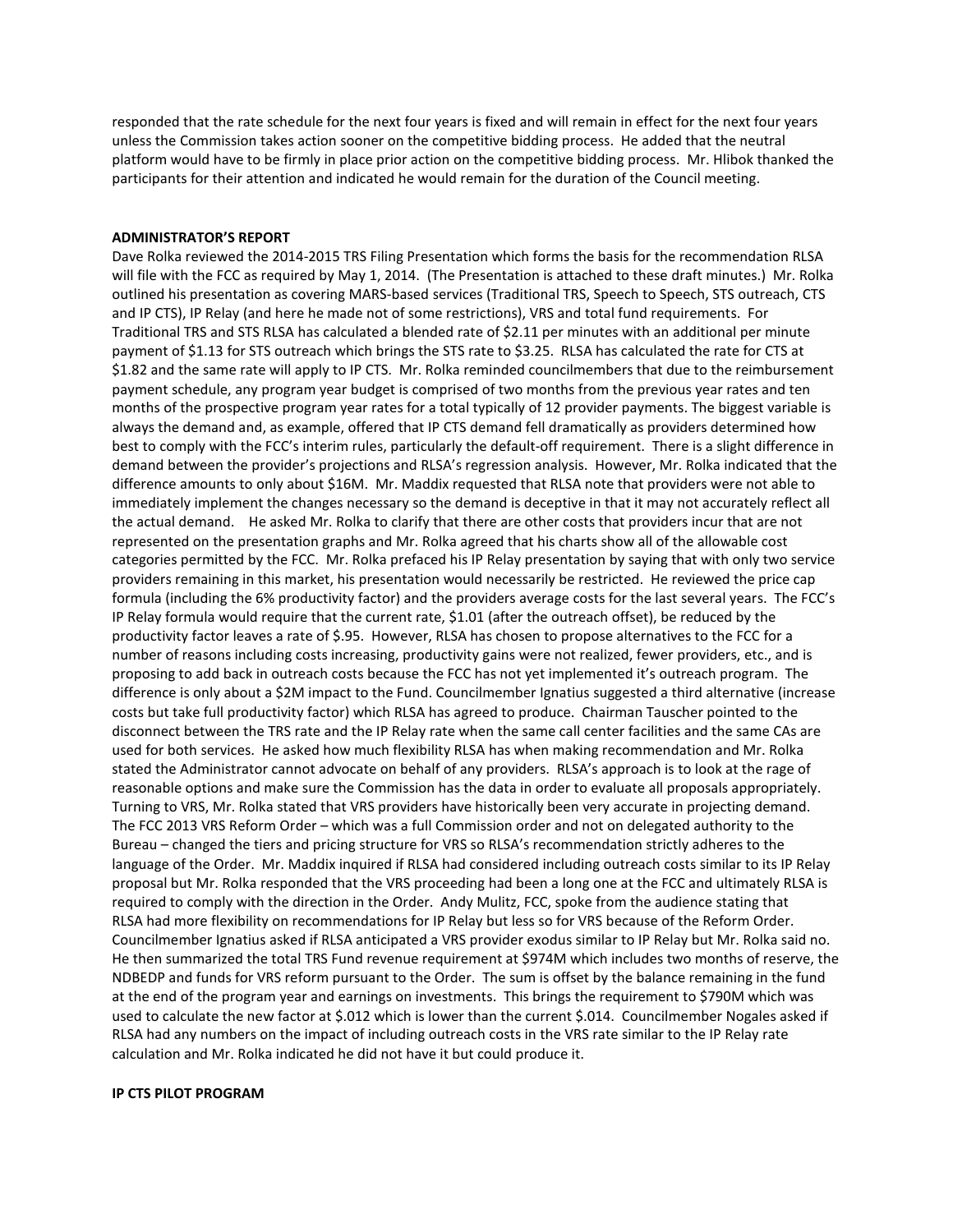Mr. Humphries provided a short presentation regarding a pilot program for IP CTS managed by the State of Arizona, RLSA and the FCC to acquire data for analysis with regard to the potential of transitioning the service to state management. There was some discussion by members with concerns about funding (Would it remain funded by the federal interstate fund even though the program could be administered by individual state administration?) and mandatory minimum standards. Mr. Maddix asked if there would be a cost differential if additional requirements were imposed. Mr. Humphries indicated these are exactly the kinds of questions that would be answered with additional discussion between the states and the FCC. Councilmember Cassell expressed concern about supporting the program without additional details and facts. Mr. Humphries stated that Councilmember Collins had simply wanted to bring it to the attention of the Council.

### **PERKINS PRESENTATION ON THE NATIONAL DEAF-BLIND EQUIPMENT DISTRIBUTION PROGRAM**

Steve Rothstein, President of the Perkins School for the Blind, briefed participants on their role as Administrator of the FCC's National Deaf Blind Equipment Distribution Program. Today, the Perkins School is working in all 50 states under contract to manage the national outreach program and is also either the primary or secondary partner in about 32 states for the distribution program. Over 2500 individuals of all ages who are deaf-blind have now taken advantage of the program. The challenge is that based on national demographics, there are roughly one million people that are eligible currently and in 20 years, this number may double. This is a three-year pilot program with a \$10 million annual allocation. The Perkins School intends to ask for an extension of the program and for an increase to \$18 million in funding. Mr. Rothstein believes this program has made the biggest impact for people who are deaf-blind since Helen Keller went to Perkins in 1886. Councilmember Kelly-Frey asked about an increase in funding for administrative costs which are currently capped at 15% and Mr. Rothstein indicated he understood the FCC will open a proceeding in the near future and they would advocate for an increase. He also said Perkins would be asking for support to pay the training of trainers which is not covered currently. He shared that he often works with RLSA staff to shift money amongst states to insure that the dollars are spent as this is a "use or lose" proposition. Mr. Rothstein made available outreach materials to Councilmembers and audience participants

#### **NEW BUSINESS**

Chairman Tauscher discussed the distribution of FCC orders and filings to councilmembers. He offered to be the conduit and forward relevant Commission items to those interested. Councilmember Phillips suggested members sign up for a feed at [accessinfo@fcc.gov](mailto:accessinfo@fcc.gov) which can be tailored to areas of interest. Councilmember Bibler expressed a concern that Councilmembers might be inundated with documents and prefers to have RLSA forward only relevant information. Councilmember Phillips encouraged councilmembers to regularly review the FCC Disability Rights Office website's TRS section [\(http://www.fcc.gov/encyclopedia/telecommunications-relay](http://www.fcc.gov/encyclopedia/telecommunications-relay-services-trs)[services-trs\)](http://www.fcc.gov/encyclopedia/telecommunications-relay-services-trs) to see the latest TRS information and headlines. Mr. Rolka will explore creating a site for materials to be viewed electronically by councilmember and will fork with the Council chair on this. Vice Chair Bibler stated that over the last several council meetings there have been special presentations and/or speakers addressing the Council all of which has been very well received. He suggested that for the Fall meeting this same practice be followed and the Chair indicated he would accept suggestions. The location of the fall meeting was discussed. Councilmember Kelly-Frey offered a motion, seconded by Councilmember Phillips, that the ITRS Advisory Council be held in Portland, Maine, on September 20 and 21, between the TEDPA meeting (September 17-20) and the NASRA meeting (September 21-23). Mr. Hlibok stated that because that period falls at the end of the FCC's fiscal year, participation by FCC staff is contingent upon the status of the budget at that point in time.

## **PUBLIC COMMENT**

John Goodman, Purple, stated that 2013 was a tremendously dynamic year for IP CTS providers like Purple and Sorenson from a regulatory standpoint. There were virtually no rules at the beginning of the year but providers were bombarded with interim rules, waivers, a permanent set of rules and a Court-ordered stay by the end of the year. It's important to note that much has to be done by providers any time there is a mandated change such as